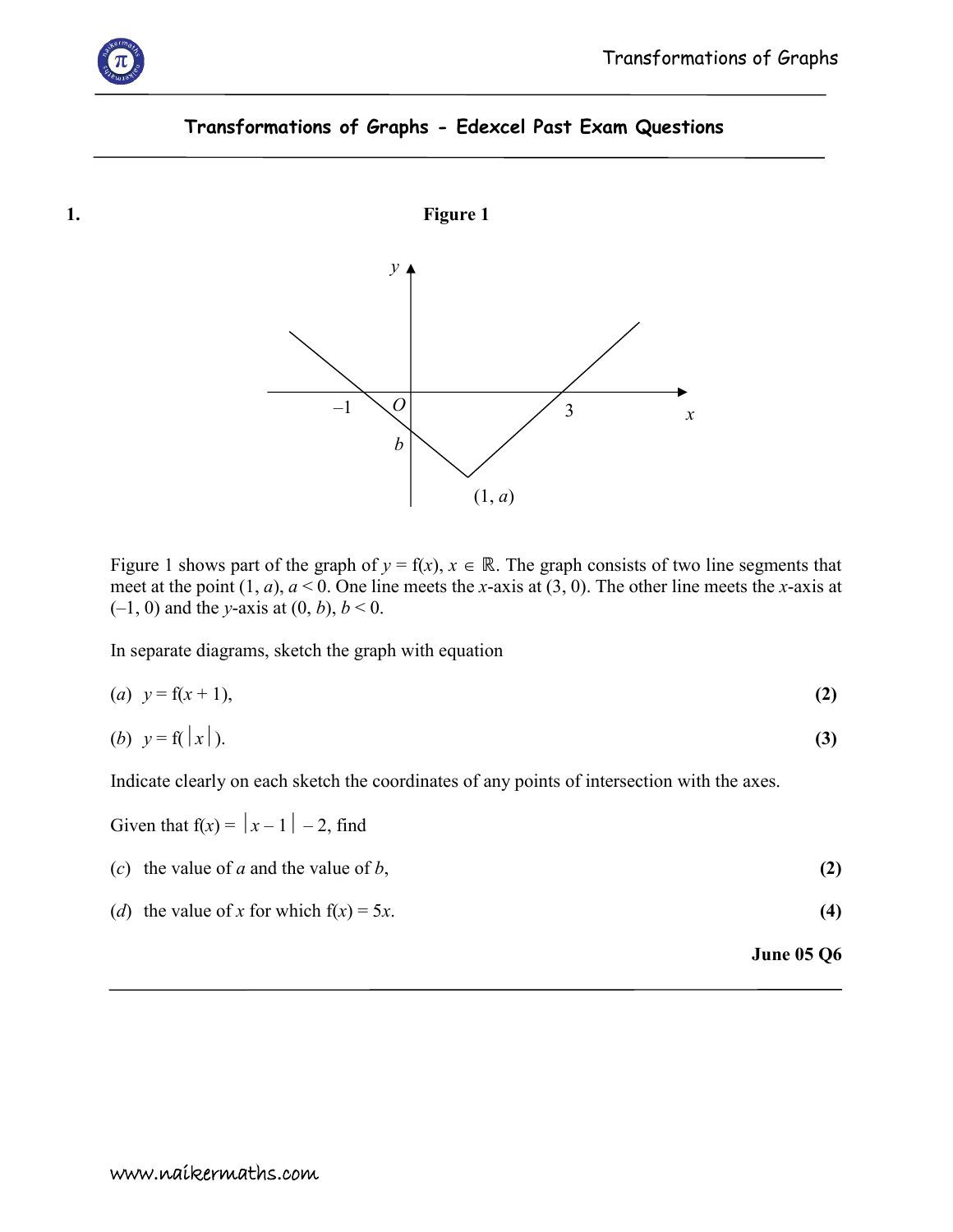

# **2. Figure 1**  $\bullet$  *y*   $O \mid$  5  $x$ *M* (2, 4) –5

Figure 1 shows the graph of  $y = f(x)$ ,  $-5 \le x \le 5$ .

The point  $M(2, 4)$  is the maximum turning point of the graph.

Sketch, on separate diagrams, the graphs of

(a) 
$$
y = f(x) + 3
$$
, (2)

$$
(b) \quad y = |f(x)| \tag{2}
$$

$$
(c) \ \ y = f(\left| x \right|). \tag{3}
$$

Show on each graph the coordinates of any maximum turning points.

### **Jan 06 Q1**

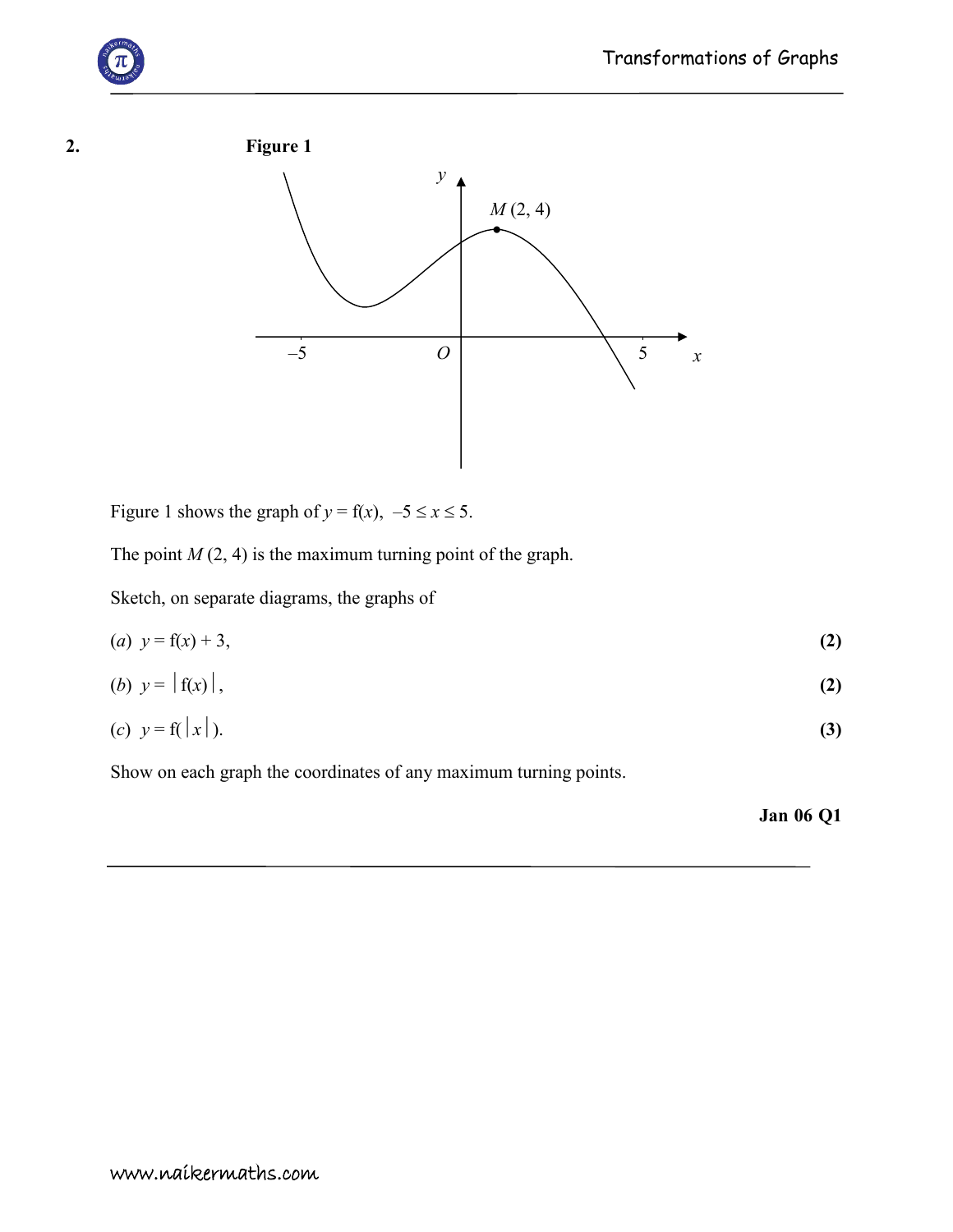



Figure 1 shows part of the curve with equation  $y = f(x)$ ,  $x \in \mathbb{R}$ , where f is an increasing function of *x*. The curve passes through the points  $P(0, -2)$  and  $Q(3, 0)$  as shown.

In separate diagrams, sketch the curve with equation

$$
(a) \quad y = |f(x)|, \tag{3}
$$

(b) 
$$
y = f^{-1}(x)
$$
, (3)

(c) 
$$
y = \frac{1}{2}f(3x)
$$
. (3)

 Indicate clearly on each sketch the coordinates of the points at which the curve crosses or meets the axes.

#### **June 06 Q3**

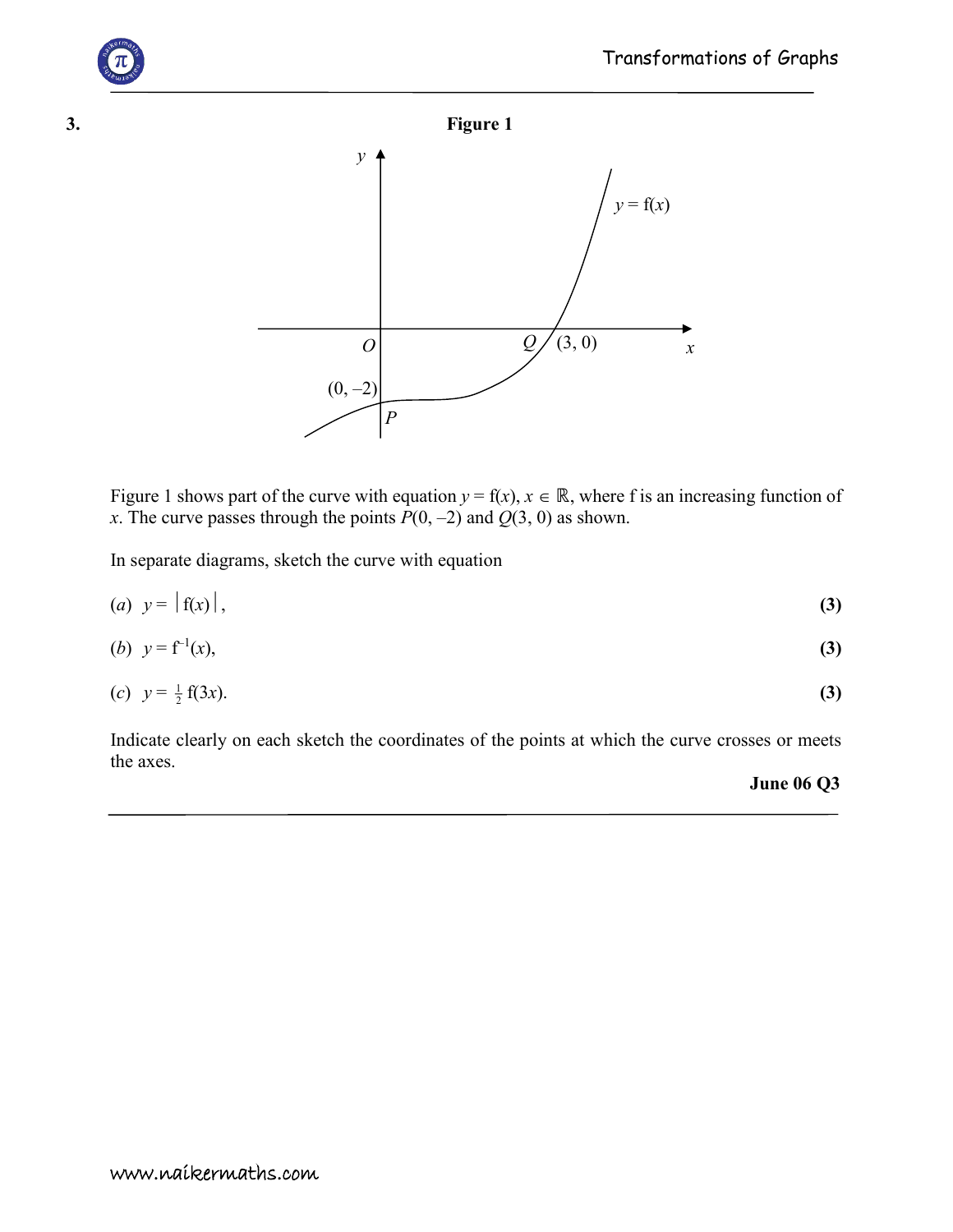



**Figure 1** 

Figure 1 shows a sketch of the curve with equation  $y = f(x)$ .

The curve passes through the origin *O* and the points  $A(5, 4)$  and  $B(-5, -4)$ .

In separate diagrams, sketch the graph with equation

(a) 
$$
y = |f(x)|
$$
, (3)

$$
(b) \ \ y = f\left(\left|x\right|\right),\tag{3}
$$

(c) 
$$
y = 2f(x+1)
$$
. (4)

On each sketch, show the coordinates of the points corresponding to *A* and *B*.

 **Jan 08 Q4**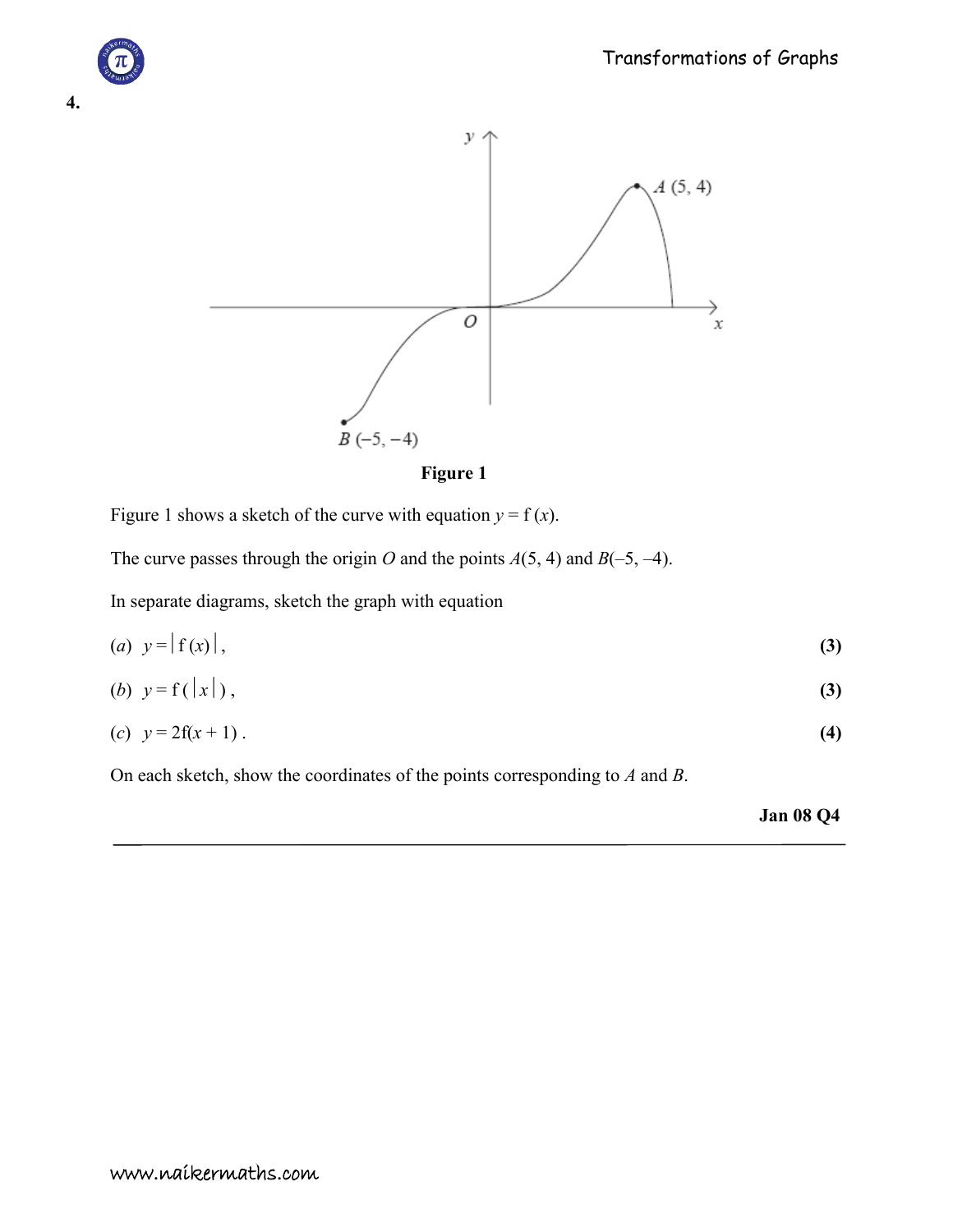





Figure 1 shows the graph of  $y = f(x)$ ,  $x \in \mathbb{R}$ ,

The graph consists of two line segments that meet at the point *P*.

The graph cuts the *y*-axis at the point *Q* and the *x*-axis at the points  $(-3, 0)$  and *R*.

Sketch, on separate diagrams, the graphs of

$$
(a) \quad y = |f(x)| \tag{2}
$$

$$
(b) \quad y = f(-x). \tag{2}
$$

Given that  $f(x) = 2 - |x + 1|$ ,

(*c*) find the coordinates of the points  $P$ ,  $Q$  and  $R$ , **(3)** 

(d) solve 
$$
f(x) = \frac{1}{2}x
$$
. (5)  
June 08 Q3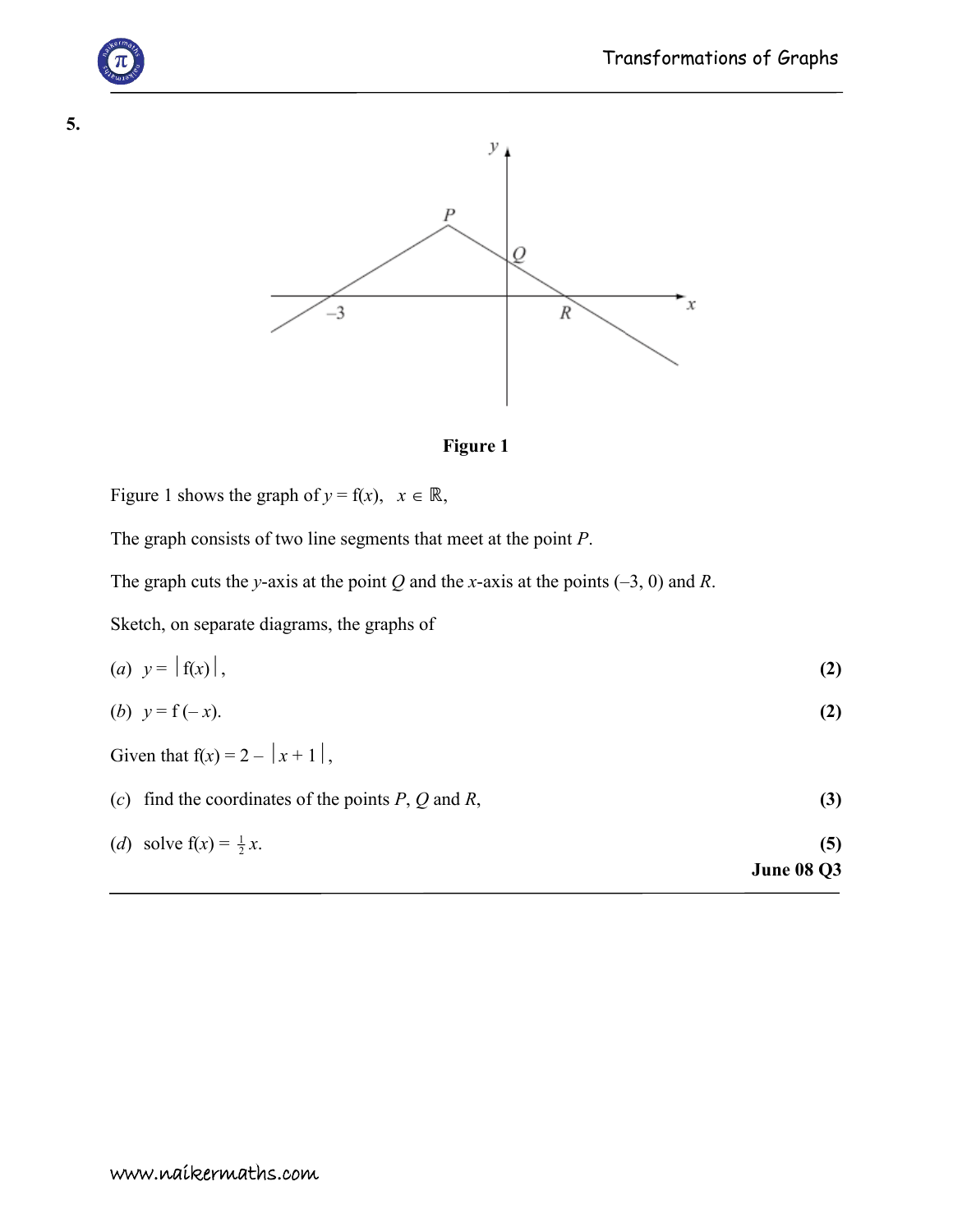



## **Figure 1**

Figure 1 shows the graph of  $y = f(x)$ ,  $1 < x < 9$ .

The points *T*(3, 5) and *S*(7, 2) are turning points on the graph.

Sketch, on separate diagrams, the graphs of

| (a) $y = 2f(x) - 4$ , |  |
|-----------------------|--|
|                       |  |

(b) 
$$
y = |f(x)|
$$
. (3)

Indicate on each diagram the coordinates of any turning points on your sketch.

#### **Jan 09 Q3**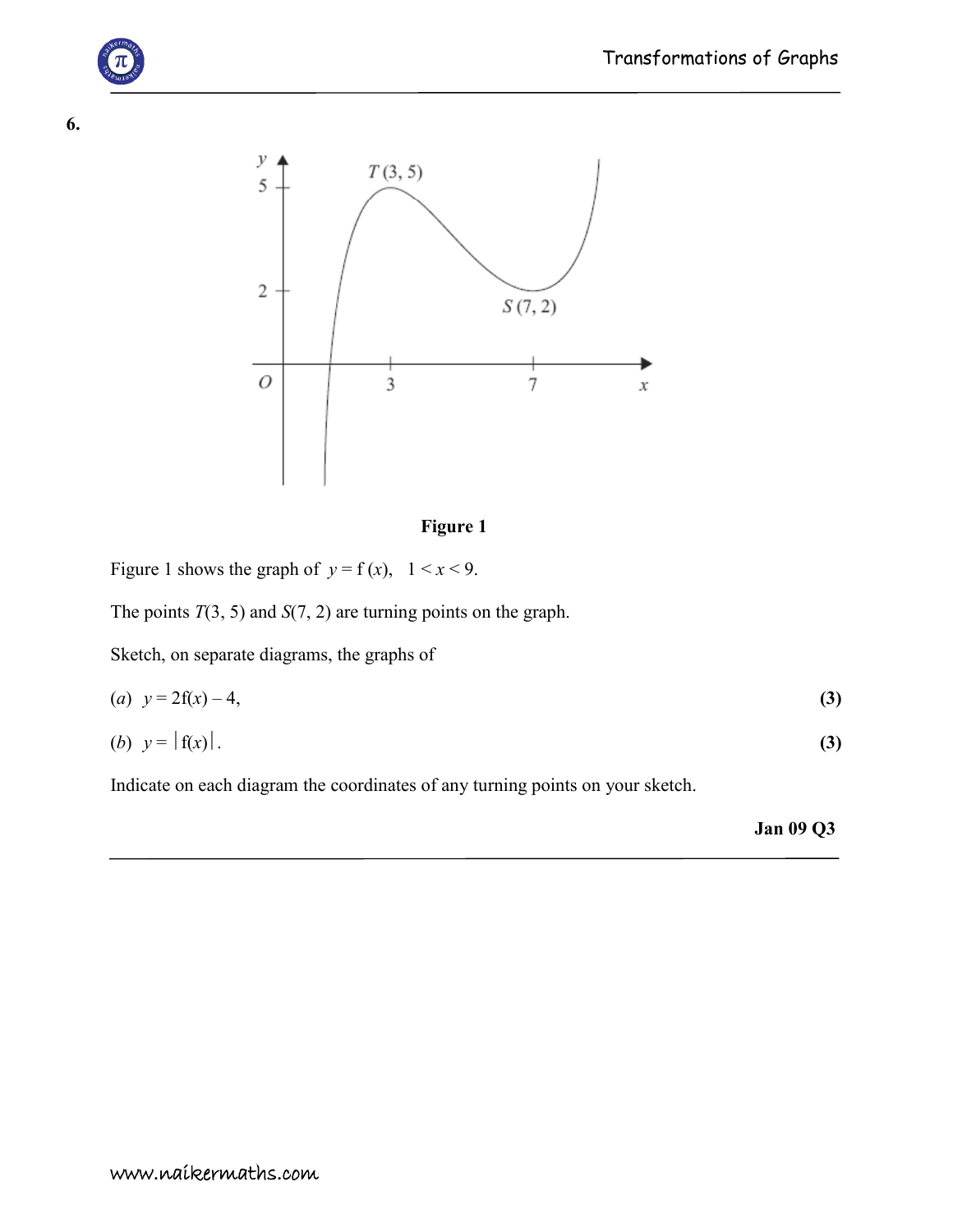





Figure 1 shows a sketch of the graph of  $y = f(x)$ .

The graph intersects the *y*-axis at the point  $(0, 1)$  and the point  $A(2, 3)$  is the maximum turning point.

Sketch, on separate axes, the graphs of

- (i)  $y = f(-x) + 1$ ,
- (ii)  $y = f(x + 2) + 3$ ,
- (iii)  $y = 2f(2x)$ .

On each sketch, show the coordinates of the point at which your graph intersects the *y*-axis and the coordinates of the point to which *A* is transformed.

**(9)** 

**Jan 10 Q6** 

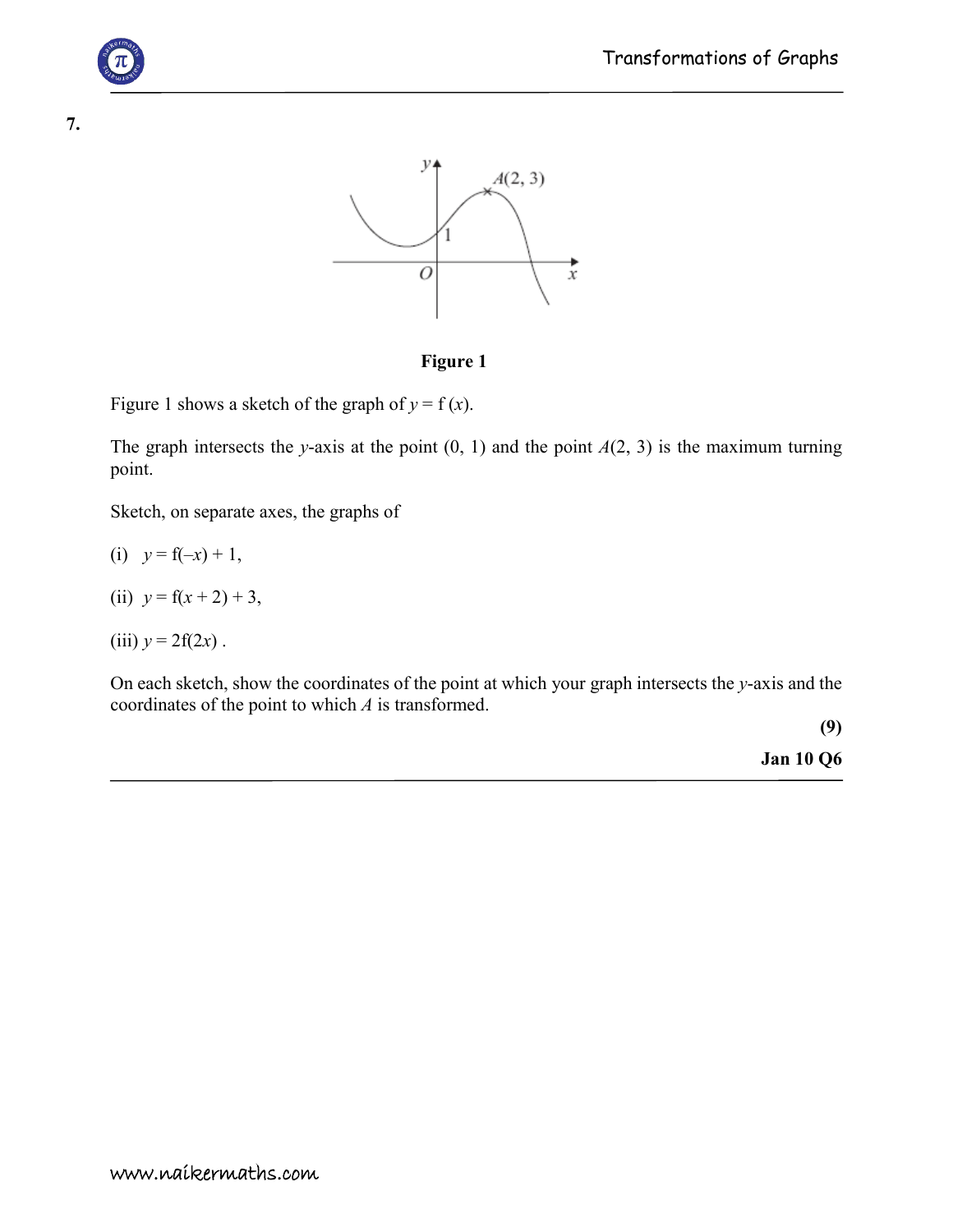



**Figure 2** 

Figure 2 shows a sketch of the curve with the equation  $y = f(x)$ ,  $x \in \mathbb{R}$ .

The curve has a turning point at  $A(3, -4)$  and also passes through the point (0, 5).

(*a*) Write down the coordinates of the point to which *A* is transformed on the curve with equation

$$
(i) \quad y = |f(x)|,
$$

(ii) 
$$
y = 2f(\frac{1}{2}x)
$$
. (4)

(*b*) Sketch the curve with equation  $y = f(x)$ .

 On your sketch show the coordinates of all turning points and the coordinates of the point at which the curve cuts the  $y$ -axis.  $(3)$ 

The curve with equation  $y = f(x)$  is a translation of the curve with equation  $y = x^2$ .

| $(c)$ Find $f(x)$ . | (2) |
|---------------------|-----|
|                     |     |

(*d*) Explain why the function f does not have an inverse. **(1)** 

**June 10 Q6** 

**8.**